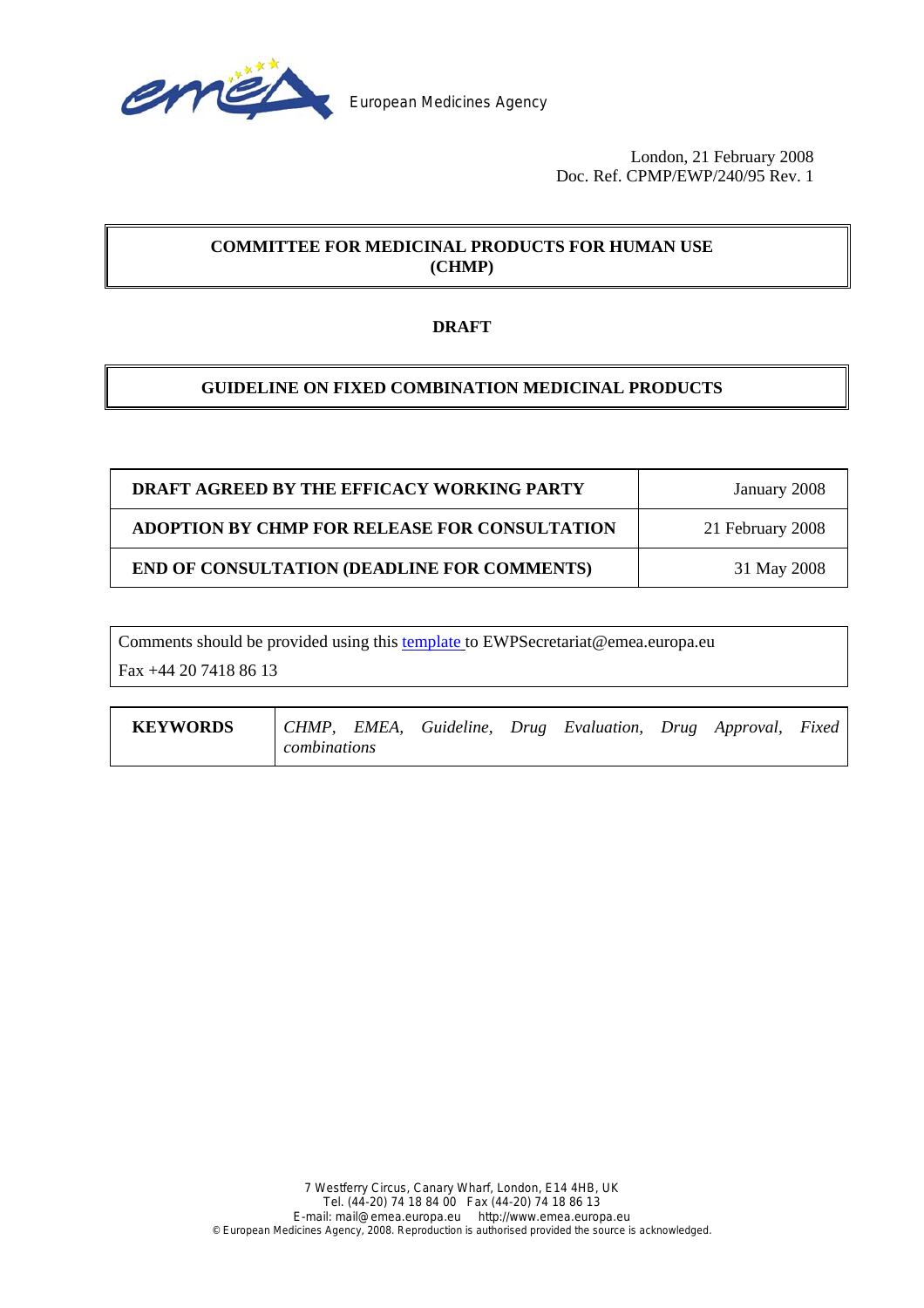# GUIDELINE ON FIXED COMBINATION MEDICINAL PRODUCTS

# **TABLE OF CONTENTS**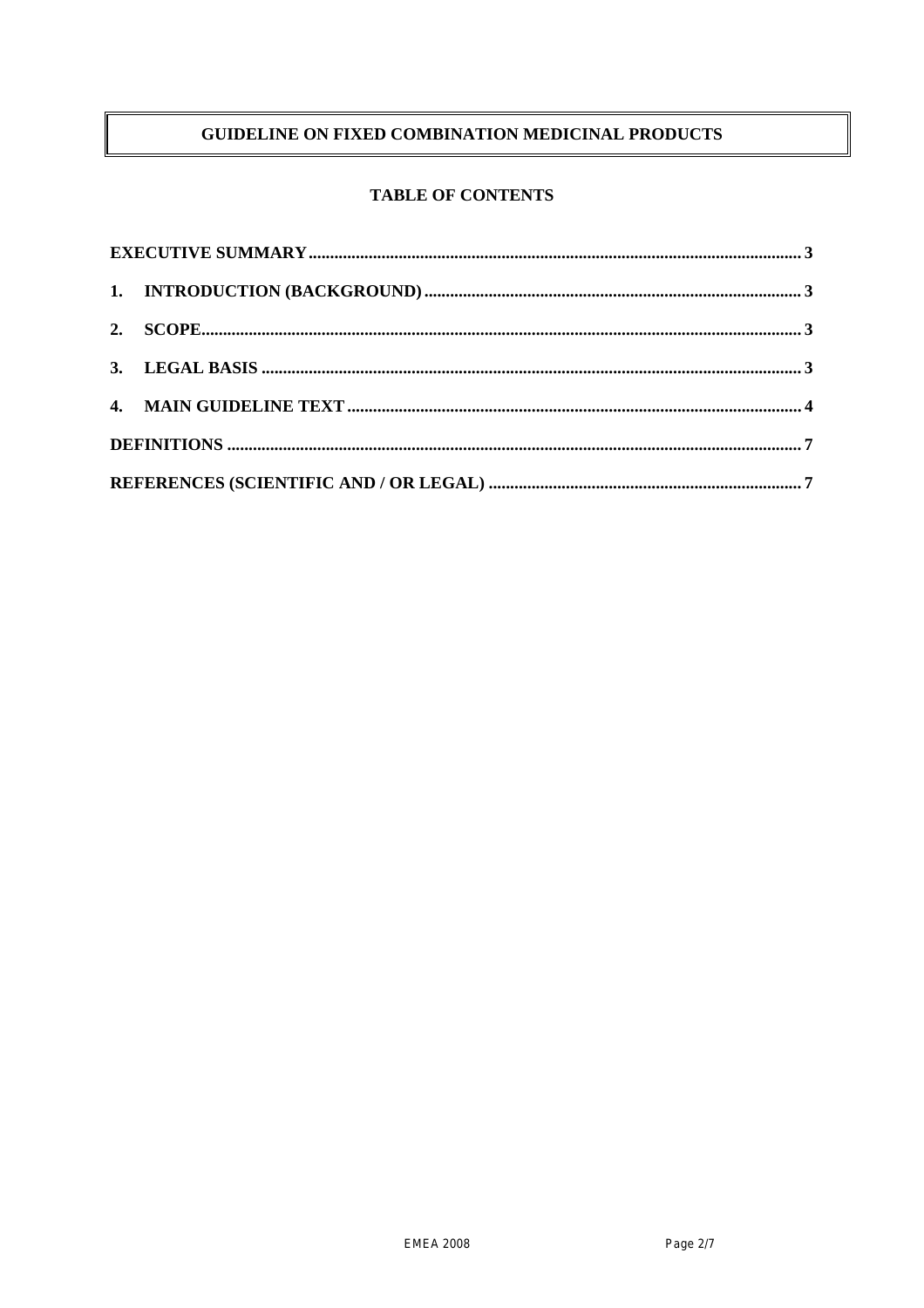## **EXECUTIVE SUMMARY**

This guideline covers fixed-combination medicinal products containing two or more active substances. The development of the fixed-combination medicinal products will reflect the intended use (first or second line indication) and the intended indication (one disease or e.g. two closely related diseases like hyperlipidemia and hypertension).

### **1. INTRODUCTION (background)**

Fixed-combination medicinal products have been increasingly used either to improve compliance or to benefit from the added effects of the two medicinal products given together. The proposed combination should always be based on valid therapeutic principles. In addition, it is necessary to assess the potential advantages (e.g. product rapidly effective, higher efficacy or equal efficacy and better safety) in the clinical situation against possible disadvantages (e.g. cumulative toxicity), for each fixed combination product and for each dose of the fixed combination product.

Potential advantages may also include the counteracting by one substance of an adverse reaction produced by another one and the simplification of therapy.

Clinical developments should correspond to each situation/intended claim. In addition, particular attention should be drawn to the doses of each active substance in the fixed combination product. Each dose combination should be carefully justified and clinically relevant (e.g. in cases when each component of the fixed combination has several possible dosages, dosages that have shown benefit on hard clinical outcomes may be preferable for the fixed combination than the dosages effective on surrogate endpoints only).

## **2. SCOPE**

Guideline concerning the scientific requirements for applications according to Article 10b of Directive 2001/83/EC, as amended, so-called 'fixed-combination' medicinal products. The scientific principles applicable to fixed-combination products will also be applied in the assessment of 'combination pack' medicinal products.

Combination packs would only be acceptable in very exceptional cases, when there would be clear public health benefits for the treatment regimen and/or compliance, taking into account the required justifications set-out in section 4.1 of this guideline. Applicants are therefore advised to consult with the relevant National Competent Authority/EMEA prior to submission, on the acceptability of the proposed combination pack.

The scientific principles set-out in this guideline are also applicable to a new chemical substance which dissociates in vivo into two well known active substances. A rationale should be given.

# **3. LEGAL BASIS**

l

In accordance with Article 10b of Directive 2001/83/EC: "In the case of medicinal products containing active substances used in the composition of authorised medicinal products but not hitherto used in combination for therapeutic purposes, the results of new pre-clinical tests or new clinical trials relating to that combination shall be provided in accordance with Article 8(3)(i), but it shall not be necessary to provide scientific references relating to each individual active substance".

Chapter 1 section 5.5 of the Notice To applicants<sup>1</sup> provides clarification on the legal dossier requirements for applications for so-called 'fixed combination' medicinal products (see also section «Definitions»).

<sup>&</sup>lt;sup>1</sup> Notice To Applicants, published by the European Commission Website: http://ec.europa.eu/enterprise/ pharmaceuticals/ eudralex/homev2.htm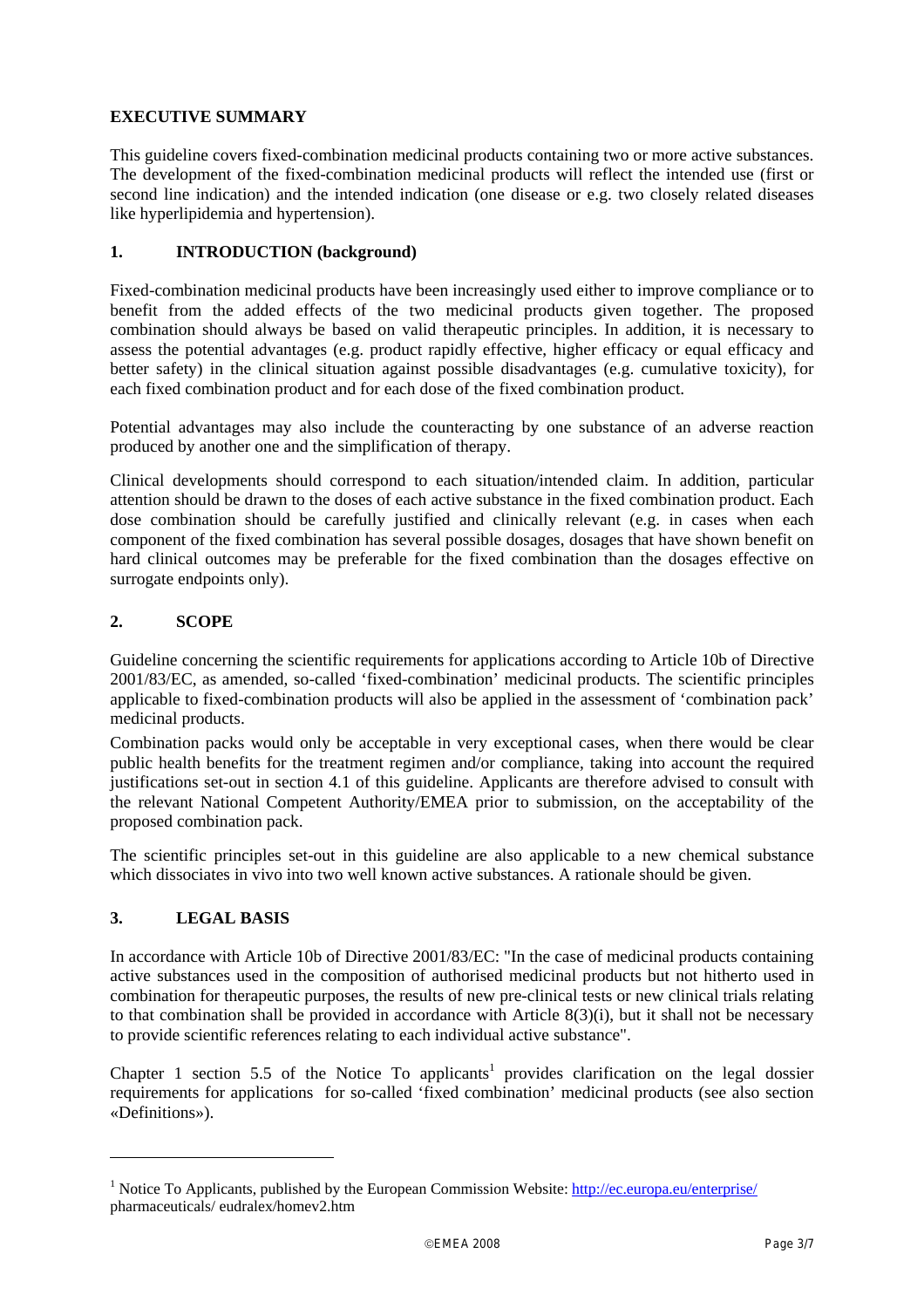Applications for fixed-combination medicinal products submitted under Art 10b of Directive 2001/83/EC, should concern individual substances which have been authorised in the EEA via a Community or national procedure. In case of fixed-combination medicinal products containing one or more substances which have not been authorised in the EEA, an application according to art 8.3 of Directive 2001/83/EC should be made.

# **4. MAIN GUIDELINE TEXT**

#### **4.1 Justification**

- 4.1.1 Applicants will be required to justify the particular combination of active substances proposed. Fixed combination products will only be considered acceptable if the proposed combination is based on valid therapeutic principles.
- 4.1.2 For any individual fixed combination it is necessary to assess the potential advantages in the clinical situation against possible disadvantages, in order to determine whether the product meets the requirements of the standards and protocols with respect to efficacy and safety.

Potential advantages of fixed combinations include one of the following:

#### **a) an improvement of the benefit/risk assessment due to :**

- i. addition or potentiation of therapeutic activities of their substances, which results in:
	- a level of efficacy similar to the one achievable by each active substance used alone at higher doses than in combination, but associated with a better safety profile

or

- a level of efficacy above the one achievable by a single substance with an acceptable safety profile.
- ii. the counteracting by one substance of an adverse reaction produced by another one.

#### **b) a simplification of therapy**

which improves patient compliance.

Disadvantages of fixed combinations include :

- i. the fact that even a combination which meets the needs of the average patient is unlikely to be ideally adjusted for the needs of each individual patient;
- ii. the addition of the different adverse reactions specific to each substance.

#### 4.1.3 General rules

Combinations, in principle, may not be considered rational if the duration of action of the substances differ significantly. This may not necessarily apply where it can be shown that the combination is clinically valid despite differences in this respect, e.g. if one substance is intended to enhance absorption of the other or where the substances are intended to exert their effects successively.

Each substance of the fixed combination must have documented contribution within the combination.

The inclusion of a substance to counteract an adverse reaction of another substance may be considered justified, but only if the adverse reaction is a serious or a commonly occurring one.

The inclusion of a substance intended to produce unpleasant adverse effects as a means of preventing abuse in undesirable.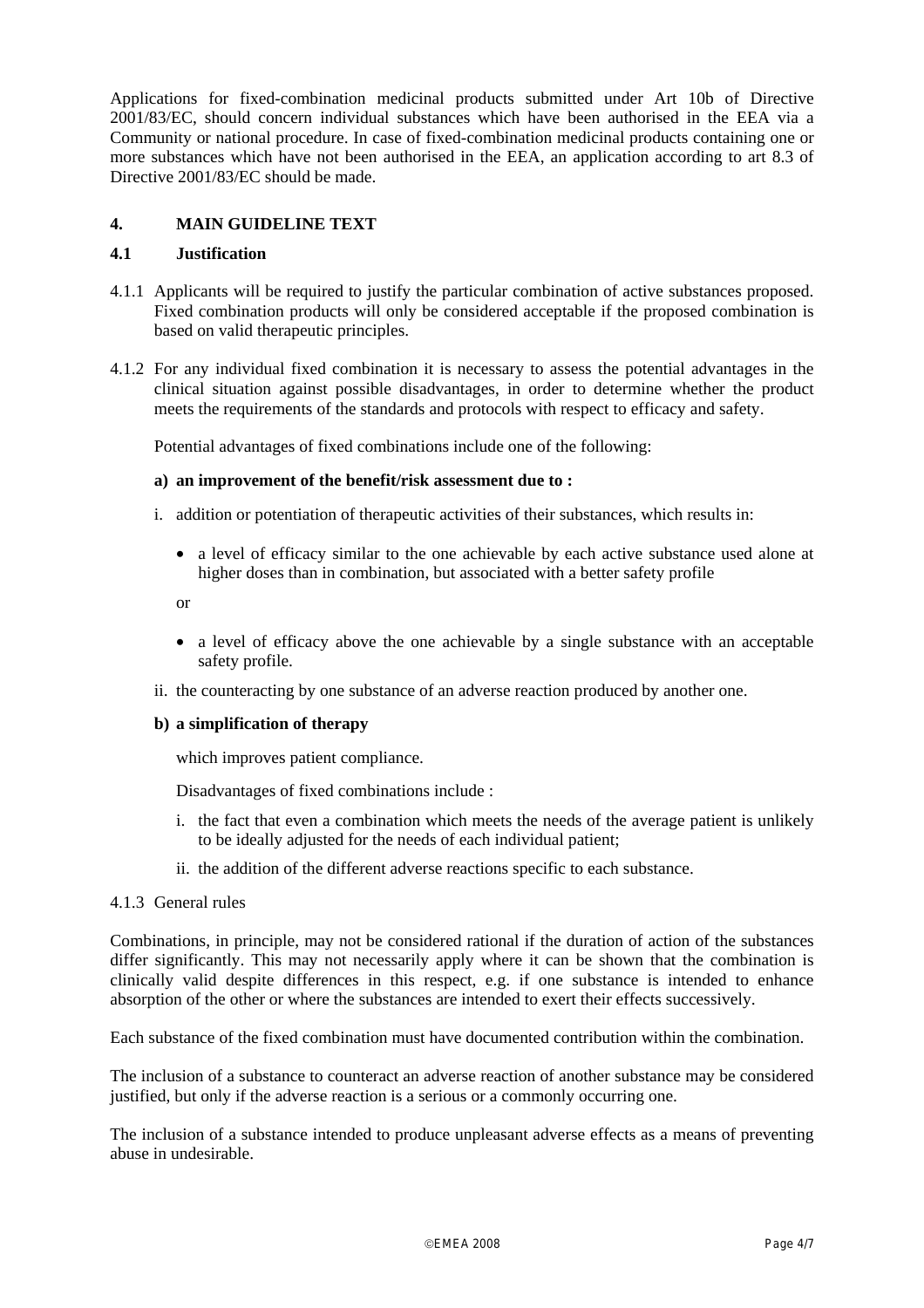Substances having a critical dosage range or a narrow therapeutic index are unlikely to be suitable for inclusion in fixed combinations.

## **4.2 Indications**

The indications claimed for a fixed-combination medicinal product should be such that the presence of each active substance makes a contribution to the claimed effect. The product should be formulated so that the dose and proportion of each substance present is appropriate for the intended use.

An indication must be a well-recognised disease state, modification of a physiological state, dysfunctional state, syndrome or pathological entity. The individual substances of a fixed combination may be intended to relieve simultaneously different symptoms of such a disease state. In this case, it should be a prerequisite that these symptoms regularly occur simultaneously in a clinically relevant intensity and for a relevant period of time. It will not be proper to regard each individual symptom as an indication for the fixed combination, since it may also occur in other diseases and for treating this symptom alone the other substances may be irrelevant.

Fixed combination medicinal products may be indicated in different situations:

- in first line therapy, for patients receiving previously neither of the substances
- in second line therapy, when monotherapy has not demonstrated a satisfactory benefit/risk ratio.

The applicant should clearly state if the claimed indication is first line, second line therapy or other uses and the clinical development should be performed accordingly.

## **4.3 Pharmacodynamic and Pharmacokinetic studies**

The possibility of interactions between the substances should always be considered. The applicant should submit data either to establish that such interactions do not occur or that they are clearly recognized and defined.

#### **4.3.1 Pharmacodynamic studies**

Frequently, the addition or the potentiation of the pharmacodynamic effects of the various substances may constitute the rationale of the fixed combination.

In this case several dose combinations for each substance might have to be tested and the concentration-response information can help to select the fixed combination leading to a satisfactory response.

#### **4.3.2 Pharmacokinetic studies**

In general, the applicant must demonstrate that the various substances do not affect each others respective pharmacokinetic patterns.

In some cases, however, a pharmacokinetic interaction (i.e. combination with a metabolism inhibitor) constitutes the rationale of the fixed combination.

These interactions should be studied in healthy volunteers but also in patients if the disease modifies the pharmacokinetics of one substance and in high risk subgroups (elderly, patients with renal failure or hepatic impairment).

### **4.4 Efficacy and Safety**

Applications for fixed-combination medicinal products submitted under Art 10b of Directive 2001/83/EC, should concern individual substances which have been authorised in the EEA via a Community or national procedure. Full safety and efficacy data in relation to the fixed-combination should be provided. Inclusion of data on the individual substances is in principle not required.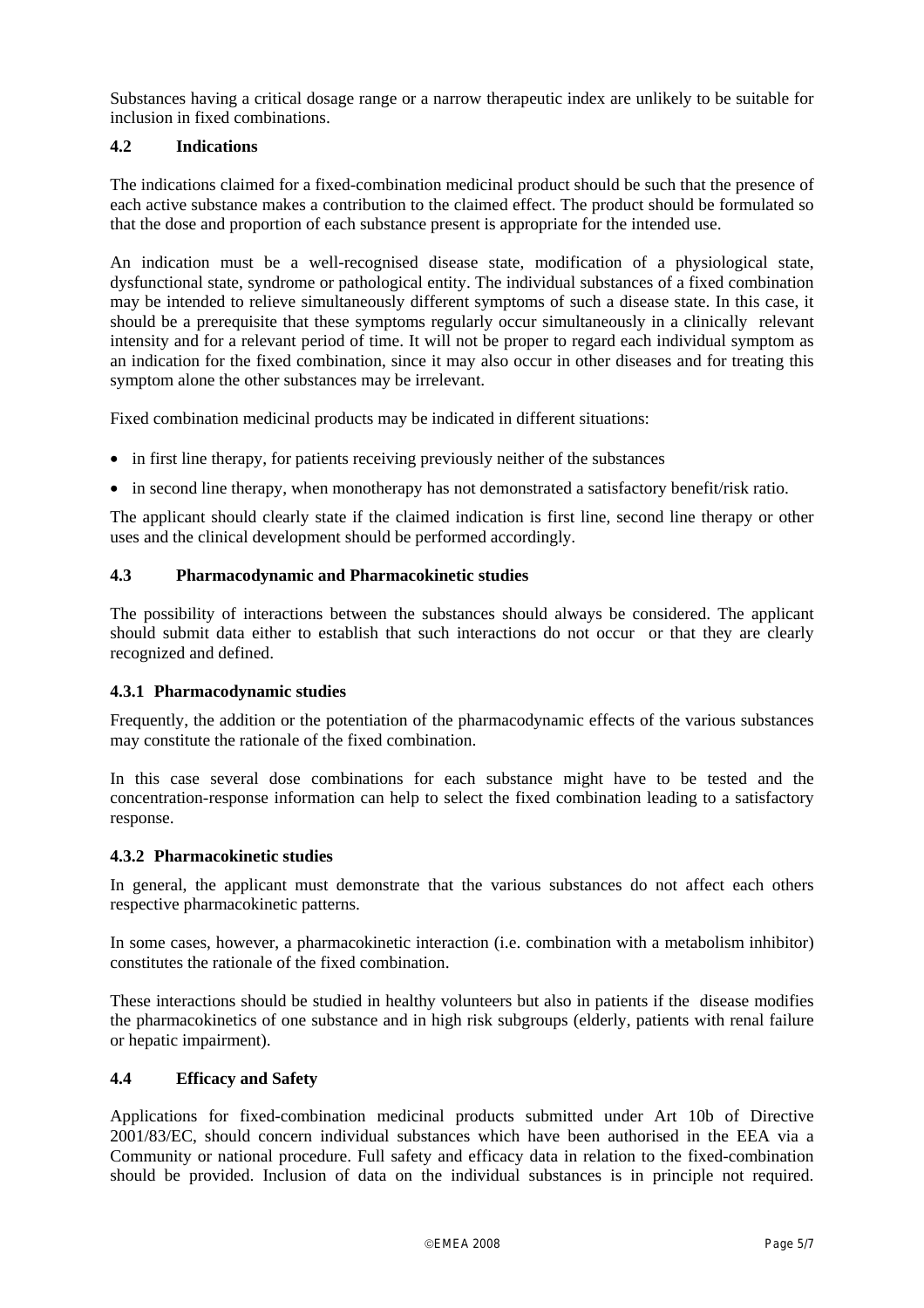However, information on the individual substances may be included in the application in particular when the applicant justifies any absence of specific data on the combination.

It is permissible to distinguish between the extent of the studies required in the case of those fixed combinations which correspond closely to combinations which are already in widespread use provided these are thoroughly and reliably documented, and those studies required in the case of those combinations which are essentially new :

- a) When the fixed combination corresponds closely to combinations that are already in widespread use, a well founded bibliographical data analysis could be submitted. Provided that the respective data are thoroughly and reliably documented, this analysis may be helpful in reducing the amount of clinical trials to be performed and could facilitate the selection of doses for each substance and the proposed dose range of the fixed combination.
- b) When the fixed combination is essentially new (active substances not usually combined or unusual quantitative composition of usually combined substances), the data needed are similar to a new chemical entity in the situation where the fixed combination is to be proposed (first line or second line therapy). Existing experience with the substances should be taken into account.

#### **4.4.1 Composition and dosage regimen**

#### The proposed dosage regimen must be justified.

The dosage of each substance within the fixed combination must be such as the combination is safe and effective for a significant population subgroup and the benefit/risk assessment of the fixed combination is equal or exceeds the one of each of its substances taken alone.

The multilevel factorial design may be used but other confirmatory strategies exist to prove that the combination is superior to its substances. Descriptive tools such as response-surface methods may be useful (see guideline ICH E4 Dose response information to support drug registration).

In some cases, studies have to be specifically designed to determine the minimal effective dose and usual effective dose of the fixed combination. Multiple dose-effect studies may be required.

Where substances are intended to relieve simultaneously different symptoms or to prevent different diseases, selected doses of each substance are often those commonly used for the treatment of each symptom or the prevention of each disease.

#### **4.4.2 Therapeutic trials**

Confirmatory clinical trials are necessary to prove efficacy, preferably by parallel group comparisons in which the fixed combination is compared to its individual substances. Inclusion of a placebo group is recommended when feasible.

Comparative clinical studies of the fixed combination versus reference treatment might be necessary.

#### **4.4.3 Safety aspects**

Safety studies in animal should, as a general rule, have been performed with the active substances of the fixed combination in the proportion present in the product. Such studies may not be required where all the substances have been extensively and safely used in humans in identical or very similar combinations for a long period and the safety of such combinations is well documented.

In the case of combinations for long term use (see guideline ICH E1 Population Exposure: The Extent of Population Exposure to Assess Clinical Safety), safety data on 300-600 patients for six months or longer will be required. The absence of such data should be justified by the applicant.